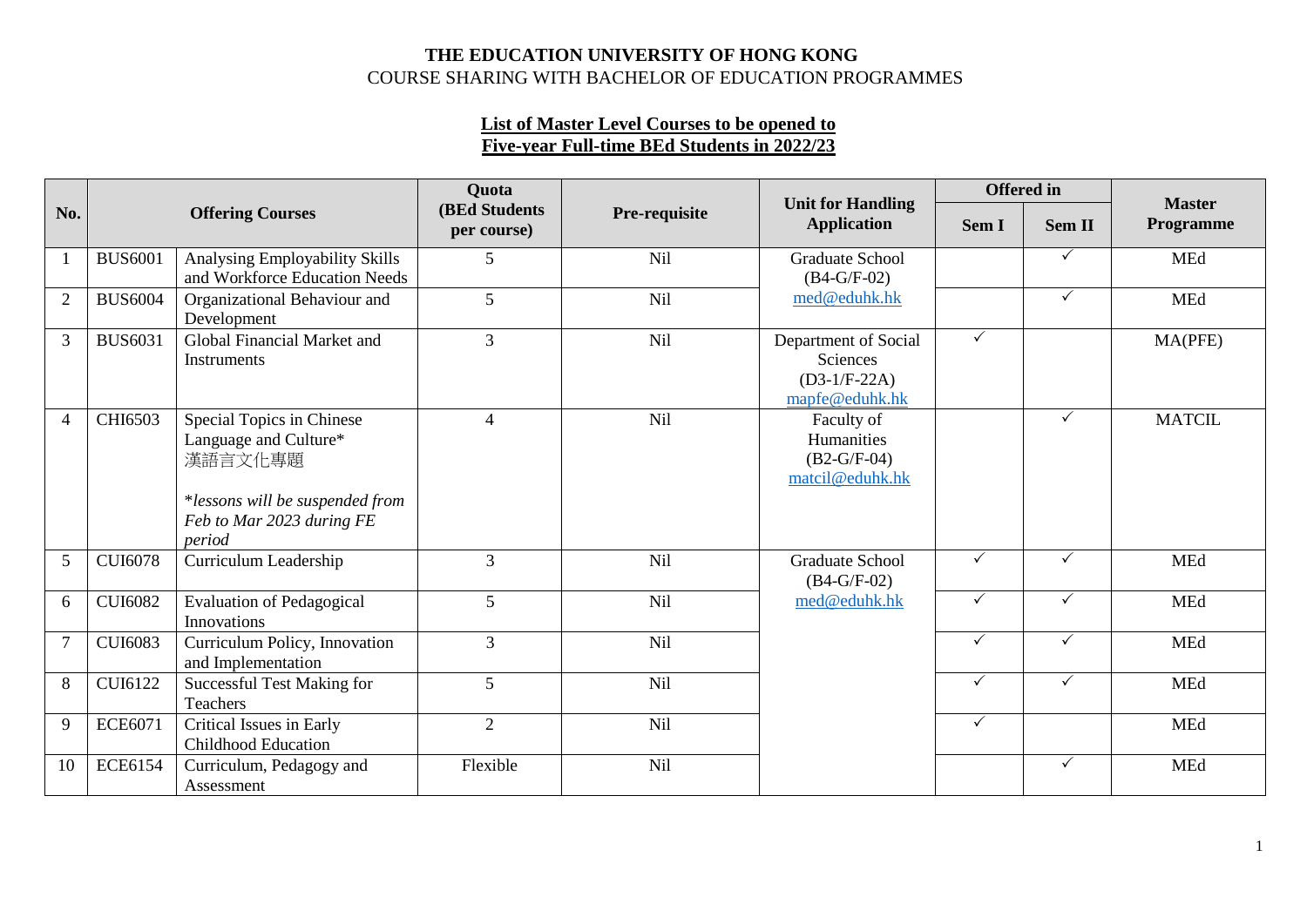|     |                |                                                                            | Quota                                |               |                                                               | <b>Offered</b> in |              | <b>Master</b>  |
|-----|----------------|----------------------------------------------------------------------------|--------------------------------------|---------------|---------------------------------------------------------------|-------------------|--------------|----------------|
| No. |                | <b>Offering Courses</b>                                                    | <b>(BEd Students)</b><br>per course) | Pre-requisite | <b>Unit for Handling</b><br><b>Application</b>                | Sem I             | Sem II       | Programme      |
| 11  | <b>ECE6248</b> | Research Methods in Early<br><b>Childhood Education</b>                    | $\overline{2}$                       | <b>Nil</b>    |                                                               | $\checkmark$      |              | <b>MEd</b>     |
| 12  | EDA6115        | An Experiential Journey of<br><b>Embodied Learning: Civic</b><br>Education | Flexible                             | <b>Nil</b>    | Department of<br>Curriculum and<br>Instruction                |                   | $\checkmark$ | MA(LELA)       |
| 13  | EDA6117        | Environment, Space and Design<br>for Inspiring Experiences                 | Flexible                             | <b>Nil</b>    | $(D1-1/F-22)$<br>malela@eduhk.hk                              |                   | $\checkmark$ | MA(LELA)       |
| 14  | EDA6118        | Outdoor and Adventure<br>Education                                         | Flexible                             | Nil           |                                                               | $\checkmark$      |              | MA(LELA)       |
| 15  | EDA6119        | Policy Analysis for Leading<br><b>Experiential Learning</b>                | Flexible                             | Nil           |                                                               | $\checkmark$      |              | MA(LELA)       |
| 16  | EDA6122        | School Evaluation and<br>Improvement                                       | 5                                    | Nil           | <b>Graduate School</b><br>$(B4-G/F-02)$                       |                   | ✓            | <b>MEd</b>     |
| 17  | EDA6123        | Leading School-based Teacher<br>Learning                                   | 5                                    | Nil           | med@eduhk.hk                                                  |                   | $\checkmark$ | MEd            |
| 18  | EDS6001        | <b>Research Methods for</b><br><b>Interdisciplinary Studies</b>            | 5                                    | Nil           |                                                               | $\checkmark$      | $\checkmark$ | <b>MEd</b>     |
| 19  | EDS6002        | Local and National Issues in<br>Education                                  | $\overline{3}$                       | Nil           |                                                               | $\checkmark$      |              | <b>MEd</b>     |
| 20  | <b>EDS6004</b> | <b>Educational Reform and</b><br>Development in<br><b>Global Context</b>   | 5                                    | Nil           |                                                               |                   | $\checkmark$ | <b>MEd</b>     |
| 21  | <b>ENG6210</b> | Psycholinguistics and Second<br>Language Acquisition                       | 5                                    | Nil           | Faculty of<br>Humanities<br>$(B2-G/F-04)$<br>matesol@eduhk.hk |                   | $\checkmark$ | <b>MATESOL</b> |
| 22  | EPA6094        | <b>Organizational Dynamics</b>                                             | 5                                    | Nil           | <b>Graduate School</b><br>$(B4-G/F-02)$                       | $\checkmark$      | $\checkmark$ | <b>MEd</b>     |
| 23  | EPA6095        | <b>Effective Educational Leadership</b>                                    | 5                                    | Nil           | med@eduhk.hk                                                  | $\checkmark$      | $\checkmark$ | MEd            |
| 24  | <b>EPA6098</b> | School, Family and Community<br>Collaboration                              | 5                                    | Nil           |                                                               | $\checkmark$      | $\checkmark$ | <b>MEd</b>     |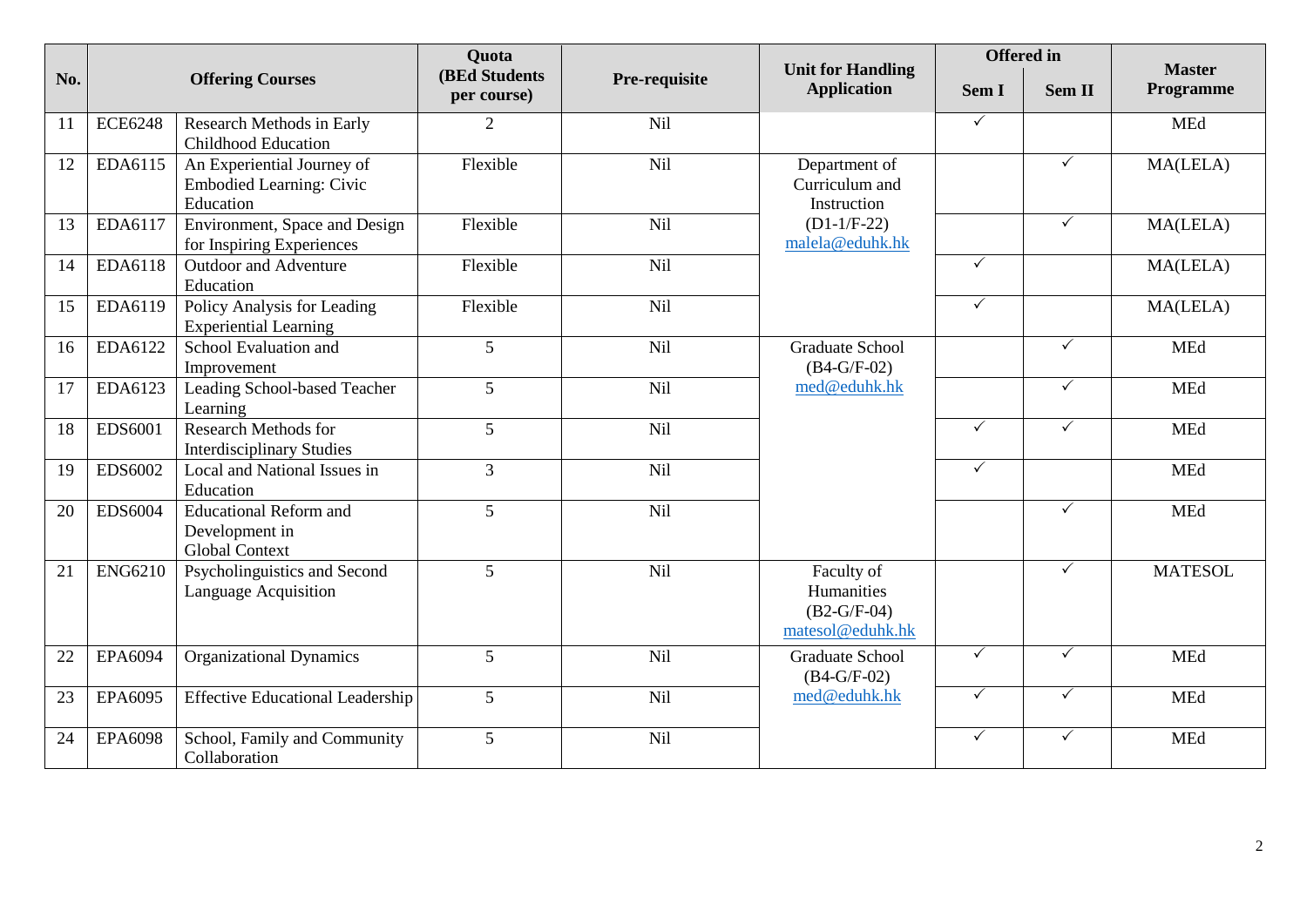|     |                |                                                         |                                      | Quota         |                                                                                                    | <b>Offered</b> in |              |                                   |
|-----|----------------|---------------------------------------------------------|--------------------------------------|---------------|----------------------------------------------------------------------------------------------------|-------------------|--------------|-----------------------------------|
| No. |                | <b>Offering Courses</b>                                 | <b>(BEd Students)</b><br>per course) | Pre-requisite | <b>Unit for Handling</b><br><b>Application</b>                                                     | Sem I             | Sem II       | <b>Master</b><br><b>Programme</b> |
| 25  | <b>HIS6055</b> | Educationalising the World (18th<br>$-21st Century)$    | 6                                    | <b>Nil</b>    | Faculty of<br>Humanities                                                                           |                   |              | <b>MAGHE</b>                      |
| 26  | <b>HIS6056</b> | <b>Globalising History</b>                              | 6                                    | Nil           | $(B2-G/F-04)$<br>maghe@eduhk.hk                                                                    |                   |              | <b>MAGHE</b>                      |
| 27  | <b>IBS6161</b> | Critical Issues in Human<br><b>Resource Development</b> | 5                                    | Nil           | Graduate School<br>$(B4-G/F-02)$<br>med@eduhk.hk                                                   | $\checkmark$      |              | MEd                               |
| 28  | <b>INT6069</b> | Internet of Things                                      | 5                                    | Nil           | Department of<br>Mathematics and<br>Information<br>Technology<br>$(D4-1/F-19A)$<br>mscait@eduhk.hk |                   |              | MSc(AI&EdTech)                    |
| 29  | LIT6036        | Special Topics in Children's<br>Literature<br>兒童文學專題研究  | 4                                    | Nil           | Faculty of<br>Humanities<br>$(B2-G/F-04)$<br>macsle@eduhk.hk                                       |                   | $\checkmark$ | <b>MACSLE</b>                     |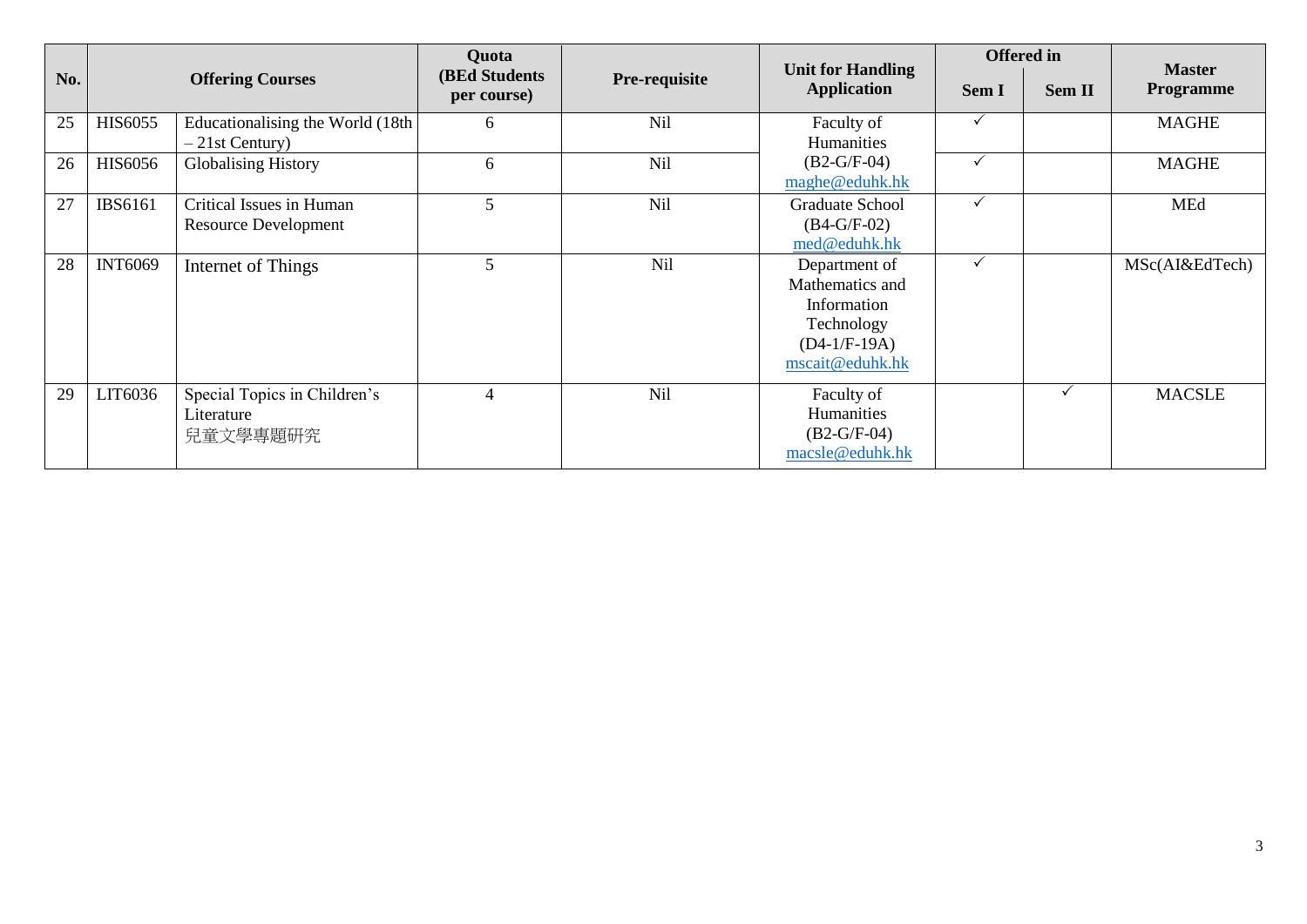|     |                |                                                           | <b>Quota</b>                         |                                                                                                                                                                                                                                                                                             |                                                                                 | <b>Offered</b> in |               |                            |
|-----|----------------|-----------------------------------------------------------|--------------------------------------|---------------------------------------------------------------------------------------------------------------------------------------------------------------------------------------------------------------------------------------------------------------------------------------------|---------------------------------------------------------------------------------|-------------------|---------------|----------------------------|
| No. |                | <b>Offering Courses</b>                                   | <b>(BEd Students)</b><br>per course) | Pre-requisite                                                                                                                                                                                                                                                                               | <b>Unit for Handling</b><br><b>Application</b>                                  | Sem I             | <b>Sem II</b> | <b>Master</b><br>Programme |
| 30  | <b>MTH6130</b> | Probability and Statistics                                | 5                                    | Final year<br>$\mathbf{i}$<br>students of the 5-year<br><b>BEd</b> programme<br>whose major/minor<br>are not in                                                                                                                                                                             | Department of<br>Mathematics and<br>Information<br>Technology<br>$(D4-1/F-19A)$ |                   | $\checkmark$  | MA(MP)                     |
| 31  | MTH6131        | <b>Calculus and Mathematical</b><br>Modelling             | 5                                    | Mathematics and<br>have obtained at least<br>level 4 or above in<br><b>DSE</b> Mathematics<br>(Compulsory<br>Part).<br>The GPA of the<br>$\mathbf{ii}$<br>applicant is at least<br>3.00 or above.<br>Each application will<br>$\overline{111}$<br>be considered on a<br>case-by-case basis. | mit@eduhk.hk                                                                    | $\checkmark$      |               | MA(MP)                     |
| 32  | MUS6153        | Contemporary Approaches to<br>Music Teaching and Learning | $\overline{3}$                       | Nil                                                                                                                                                                                                                                                                                         | Department of<br><b>Cultural and Creative</b>                                   | $\checkmark$      |               | MA(ME)                     |
| 33  | MUS6235        | <b>Research Methods in Music</b>                          | $\overline{3}$                       | HPI2015 Honours Project<br>I (Part B) / MUS4329<br>Honours Project I                                                                                                                                                                                                                        | Arts<br>$(B1-1/F-29)$<br>mame@eduhk.hk                                          | $\checkmark$      |               | MA(ME)                     |
| 34  | <b>MUS6288</b> | Socio-psychological Perspectives<br>in Music & the Arts   | $\overline{3}$                       | Nil                                                                                                                                                                                                                                                                                         |                                                                                 | $\checkmark$      |               | MA(ME)                     |
| 35  | <b>PES6251</b> | Research Methodology in Sports<br>Coaching and Management | $\overline{3}$                       | Nil                                                                                                                                                                                                                                                                                         | Department of<br>Health and Physical                                            | $\checkmark$      |               | MSocSc (SCM)               |
| 36  | <b>PES6252</b> | Theory and Practice of Sports<br>Coaching                 | $\overline{3}$                       | <b>Nil</b>                                                                                                                                                                                                                                                                                  | Education<br>$(D4-2/F-03)$                                                      | $\checkmark$      |               | MSocSc (SCM)               |
| 37  | <b>PES6257</b> | Physiology and Nutrition for<br><b>High Performance</b>   | 5                                    | Nil                                                                                                                                                                                                                                                                                         | kmlai@eduhk.hk                                                                  |                   | $\checkmark$  | MSocSc (SCM)               |
| 38  | <b>PES6258</b> | <b>Sports Marketing and Business</b><br>Management        | 5                                    | Nil                                                                                                                                                                                                                                                                                         |                                                                                 |                   | $\checkmark$  | MSocSc (SCM)               |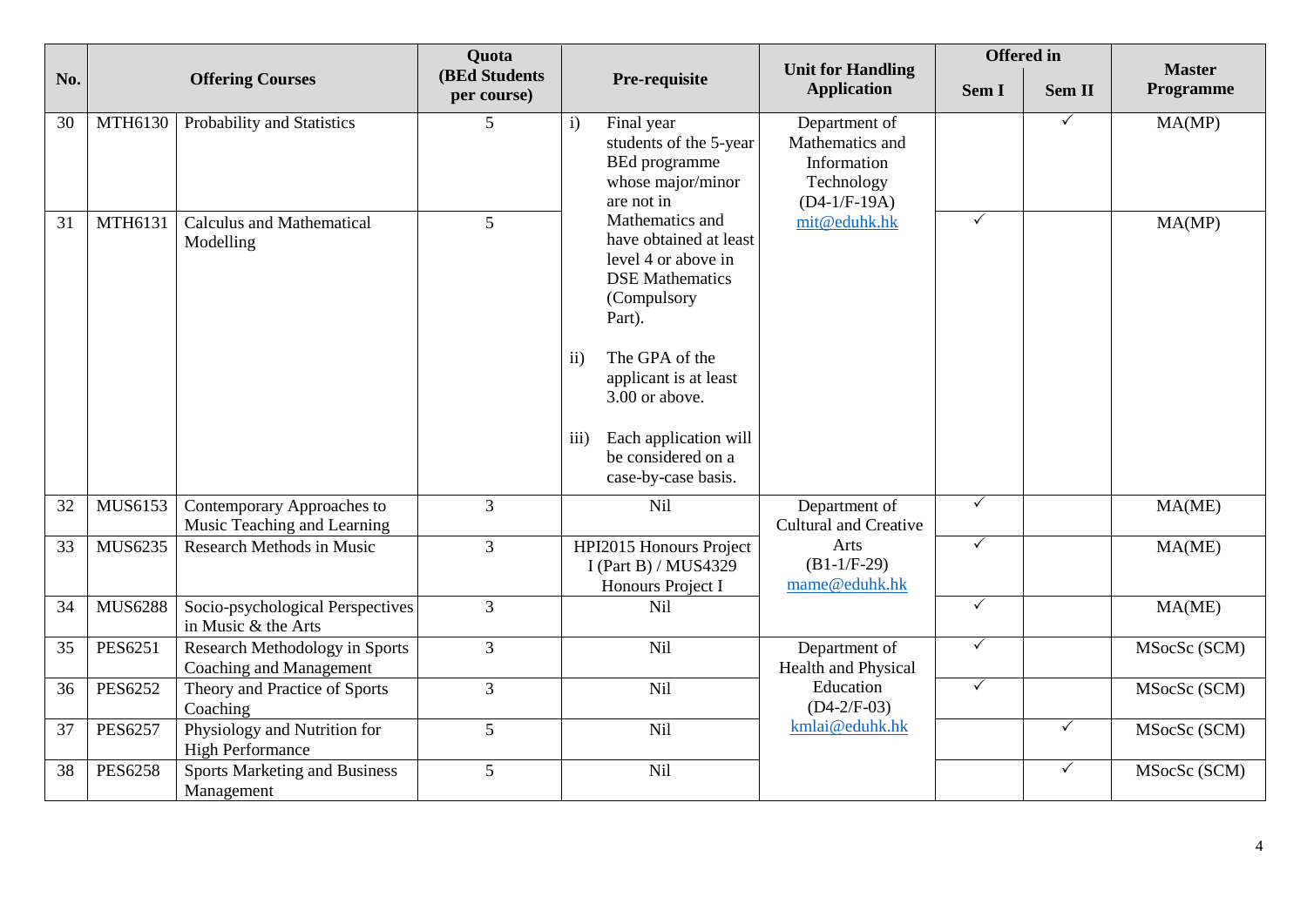|     |                | <b>Quota</b>                                                                         |                                      |                   | <b>Offered</b> in                                                           |              | <b>Master</b> |                 |
|-----|----------------|--------------------------------------------------------------------------------------|--------------------------------------|-------------------|-----------------------------------------------------------------------------|--------------|---------------|-----------------|
| No. |                | <b>Offering Courses</b>                                                              | <b>(BEd Students)</b><br>per course) | Pre-requisite     | <b>Unit for Handling</b><br><b>Application</b>                              | Sem I        | Sem II        | Programme       |
| 39  | <b>PFS6057</b> | <b>Contemporary Global Challenges</b>                                                | 5                                    | Nil               | Department of<br><b>International Education</b>                             |              | $\checkmark$  | MA(GSE)         |
| 40  | <b>PFS6058</b> | Key Issues in Education in<br><b>Global Context</b>                                  | $5\overline{)}$                      | Nil               | $(D1-1/F-08)$<br>magse@eduhk.hk                                             |              | $\checkmark$  | MA(GSE)         |
| 41  | PPG6002        | Public Policy and Governance:<br>Processes and Techniques                            | $\overline{5}$                       | Nil               | Department of Asian<br>and Policy Studies                                   | $\checkmark$ |               | <b>MPPM</b>     |
| 42  | PPG6003        | <b>Strategic Communication</b>                                                       | 5                                    | Nil               | $(B1-2/F-02)$<br>mppm@eduhk.hk                                              |              | $\checkmark$  | <b>MPPM</b>     |
| 43  | PSY6069        | Mindfulness in Education                                                             | 5                                    | Nil               | Department of<br>Psychology<br>$(D1-2/F-26)$<br>mappe@eduhk.hk              |              | $\checkmark$  | MA(PPE)         |
| 44  | SSC6117        | Society and Culture: Issues and<br>Perspectives                                      | 3                                    | SSC2044 & SSC3007 | Graduate School<br>$(B4-G/F-02)$<br>med@eduhk.hk                            |              | $\checkmark$  | <b>MEd</b>      |
| 45  | SSC6265        | From Area to Global Studies:<br>Conceptual Foundations and<br><b>Selected Issues</b> | $\overline{3}$                       | Nil               | Department of Social<br>Sciences<br>$(D3-1/F-22A)$<br>mssgrs@eduhk.hk       | $\checkmark$ |               | MSocSc<br>(GRS) |
| 46  | SSC6280        | The Political Economy of<br>Development:<br>Themes, Issues, Trends                   | 5                                    | Nil               | Department of Asian<br>and Policy Studies<br>$(B1-2/F-02)$<br>mird@eduhk.hk |              | $\checkmark$  | <b>MIRD</b>     |
| 47  | <b>TLS6065</b> | Assessment for Learning: Theory<br>into Practice                                     | $\overline{3}$                       | Nil               | <b>Graduate School</b><br>$(B4-G/F-02)$                                     | $\checkmark$ | $\checkmark$  | <b>MEd</b>      |
| 48  | <b>TLS6066</b> | Principles and Practices of<br><b>Innovative Instructional Design</b>                | $\overline{3}$                       | Nil               | med@eduhk.hk                                                                | $\checkmark$ | $\checkmark$  | MEd             |
| 49  | <b>TLS6067</b> | <b>Experiential Learning Theories</b><br>and Practices                               | Flexible                             | Nil               | Department of<br>Curriculum and<br>Instruction                              | $\checkmark$ |               | MA(LELA)        |
| 50  | <b>TLS6068</b> | Integrate High Impact Practice in<br>the Design of Service-learning in<br>Schools    | Flexible                             | Nil               | $(D1-1/F-22)$<br>malela@eduhk.hk                                            |              | $\checkmark$  | MA(LELA)        |